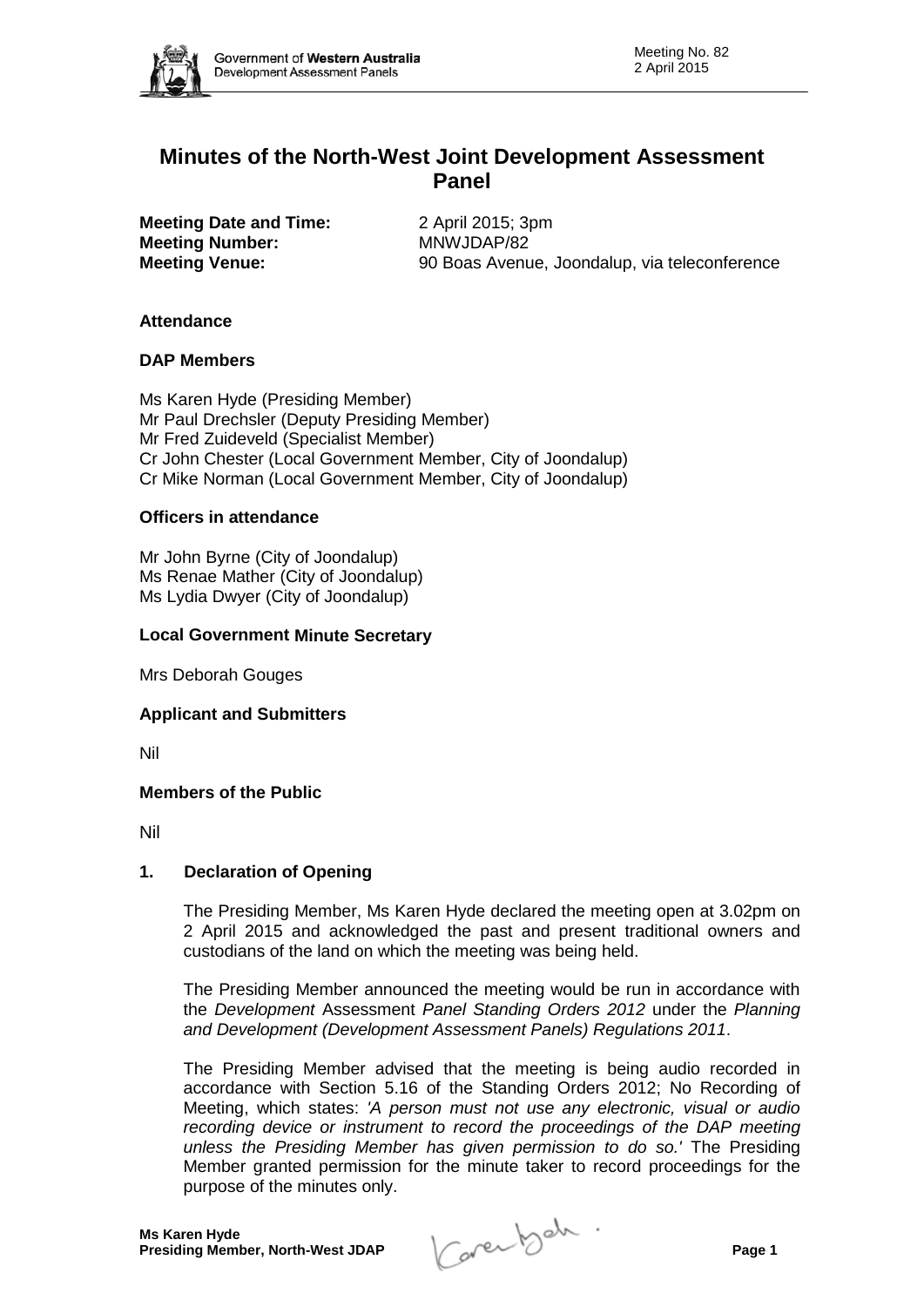

# **2. Apologies**

Nil

## **3. Members on Leave of absence**

Panel member, Cr Mike Norman has been granted leave of absence for the period of 7 April to 20 April 2015 inclusive.

## **4. Noting of minutes**

Minutes of the North-West Joint Development Assessment Panel meeting No. 81 held on 19 March 2015 were noted by DAP members.

## **5. Declaration of Due Consideration**

All members declared that they had duly considered the documents.

## **6. Disclosure of interests**

Nil

## 7. **Deputations and presentations**

Nil

# **8. Form 1 - Responsible Authority Reports – DAP Application**

Nil

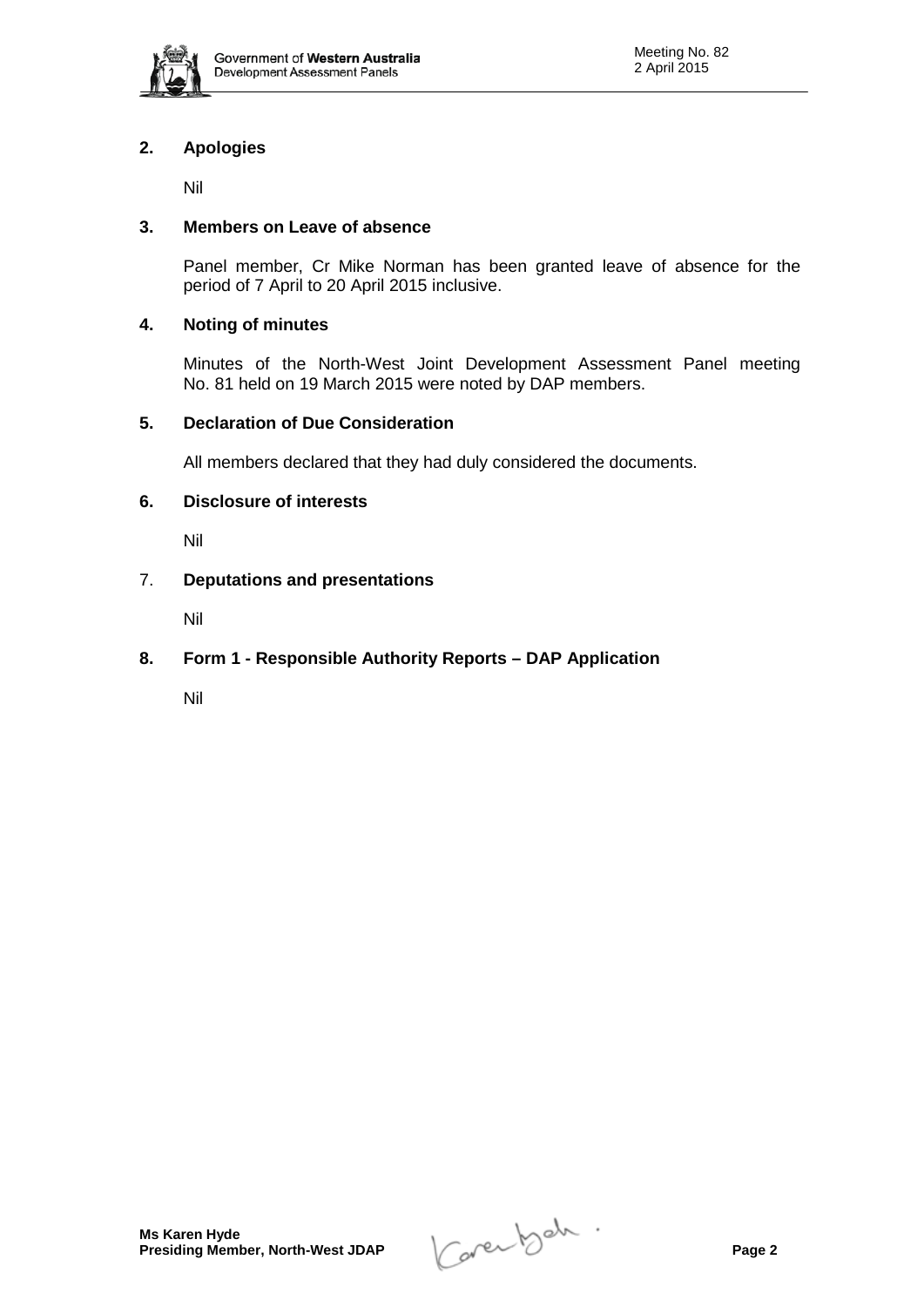

## **9. Form 2 – Responsible Authority Reports - Amending or cancelling DAP development approval**

| Proposed amendment to approval for shop |
|-----------------------------------------|
|                                         |
|                                         |
|                                         |
|                                         |
|                                         |

## **REPORT RECOMMENDATION / PRIMARY MOTION**

**Moved by:** Cr John Chester **Seconded by:** Cr Mike Norman

That the Metro North-West JDAP resolves to:

- 1. Accept that the DAP Application reference DP/12/00977 as detailed on the DAP Form 2 dated 23 January 2015 is appropriate for consideration in accordance with regulation 17 of the *Planning and Development (Development Assessment Panels) Regulations 2011*;
- 2. Approve the DAP Application reference DP/12/00977 as detailed on the DAP Form 2 date 23 January 2015, in accordance with the provisions of the *City of Joondalup District Planning Scheme No. 2* and the *Metropolitan Region Scheme*, for the amendment to approval for shop extension (Dan Murphy's Liquor Outlet) at Lot 12 (493) Beach Road, Duncraig, subject to:

## **Amended Condition**

1. This decision constitutes planning approval only and is valid for 18 months from the date of this approval. If the subject development is not substantially commenced within the 18 month period, the approval shall lapse and be of no further effect.

#### **Amended Advice Note**

1. All conditions and requirements detailed on the previous approval dated 27 March 2013 shall remain unless altered by this application.

## **The Report Recommendation was put and CARRIED UNANIMOUSLY.**

**Presiding Member, North-West JDAP Page 3**